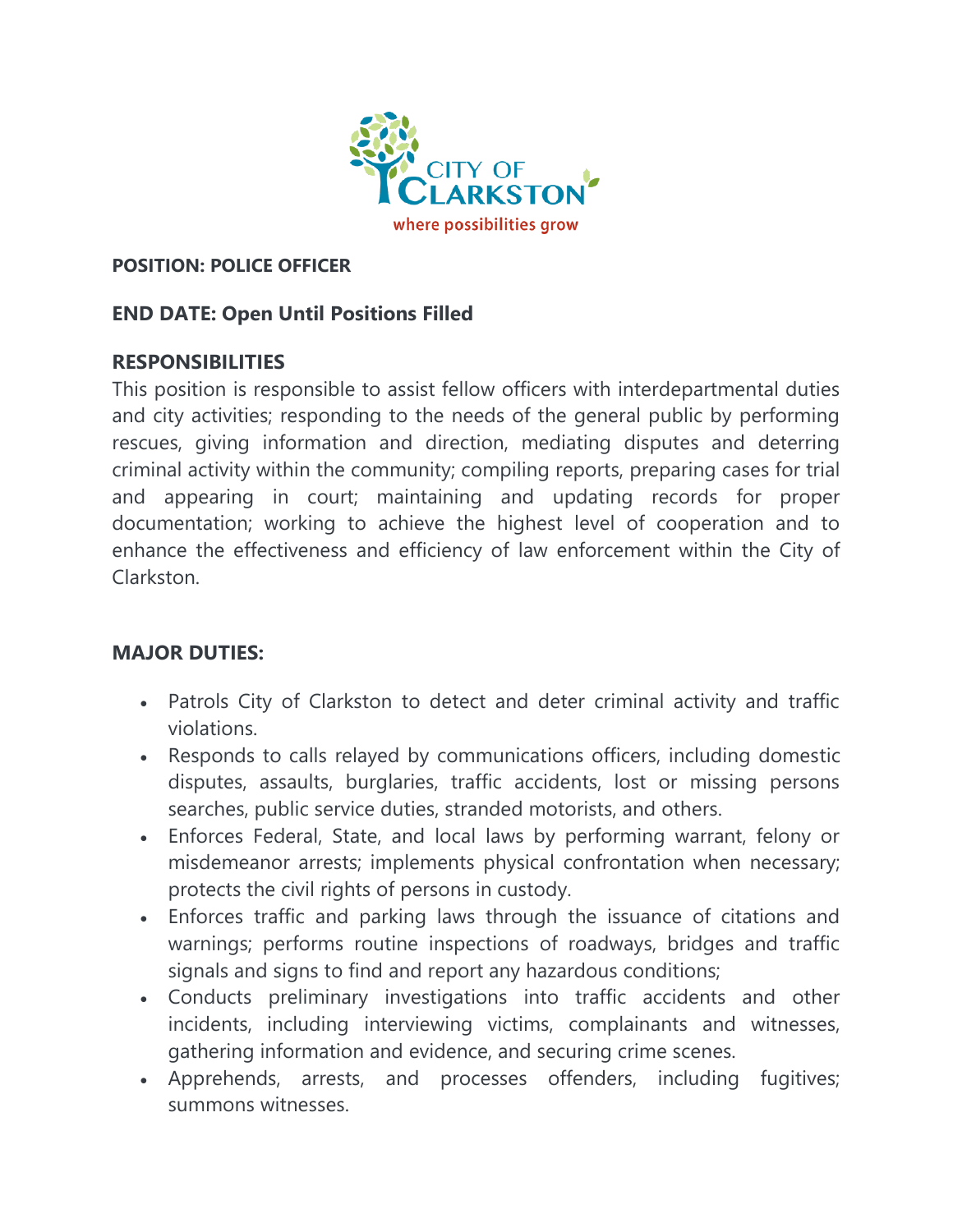- Provides assistance and backup support to other officers as necessary.
- Provides first aid and CPR to victims as necessary and assists motorists.
- Provides traffic direction as needed for events such as parades, funerals, ball games, and school crossings.
- Presents evidence and testimony in courts of law; assists in prosecuting felony and misdemeanor cases.
- Assists stranded motorists, directs traffic when necessary; escorts special processions; transports prisoners to jail.
- Completes all required reports and forms, including accident and incident reports.
- Inspects and maintains an assigned patrol car and uniform. Maintains assigned uniform, vehicles, and equipment in accordance with departmental policy and procedures;
- Serves and executes criminal and traffic warrants on felony and misdemeanor suspects.
- Attends ongoing training classes as required.
- Participates in community relations projects as required.
- Performs other related duties as assigned.

All Police patrol officers operate on **12 Hour Work Shifts.**

# **MINIMUM QUALIFICATIONS:**

High school diploma or equivalent; Associate's degree or two (2) years college coursework preferred; valid Georgia Driver's license US citizen; at least 21 years of age; Preference will be given to applicants that are Georgia P.O.S.T. Certified. Successful completion of the pre-employment process which includes oral interview, background check, criminal records and traffic history check, medical and drug screening, polygraph evaluation, and/or voice stress, successful completion of Police Academy; valid State of Georgia Driver's License; equivalent combination of education and experience.

# **SALARY**

Currently Offering Signing Bonus, If offered a position with the Department:

Entry Level/POST Academy Training - \$37,440 Starting pay for Certified (POST) Police Officer - \$43,680. (12 HR Shifts)